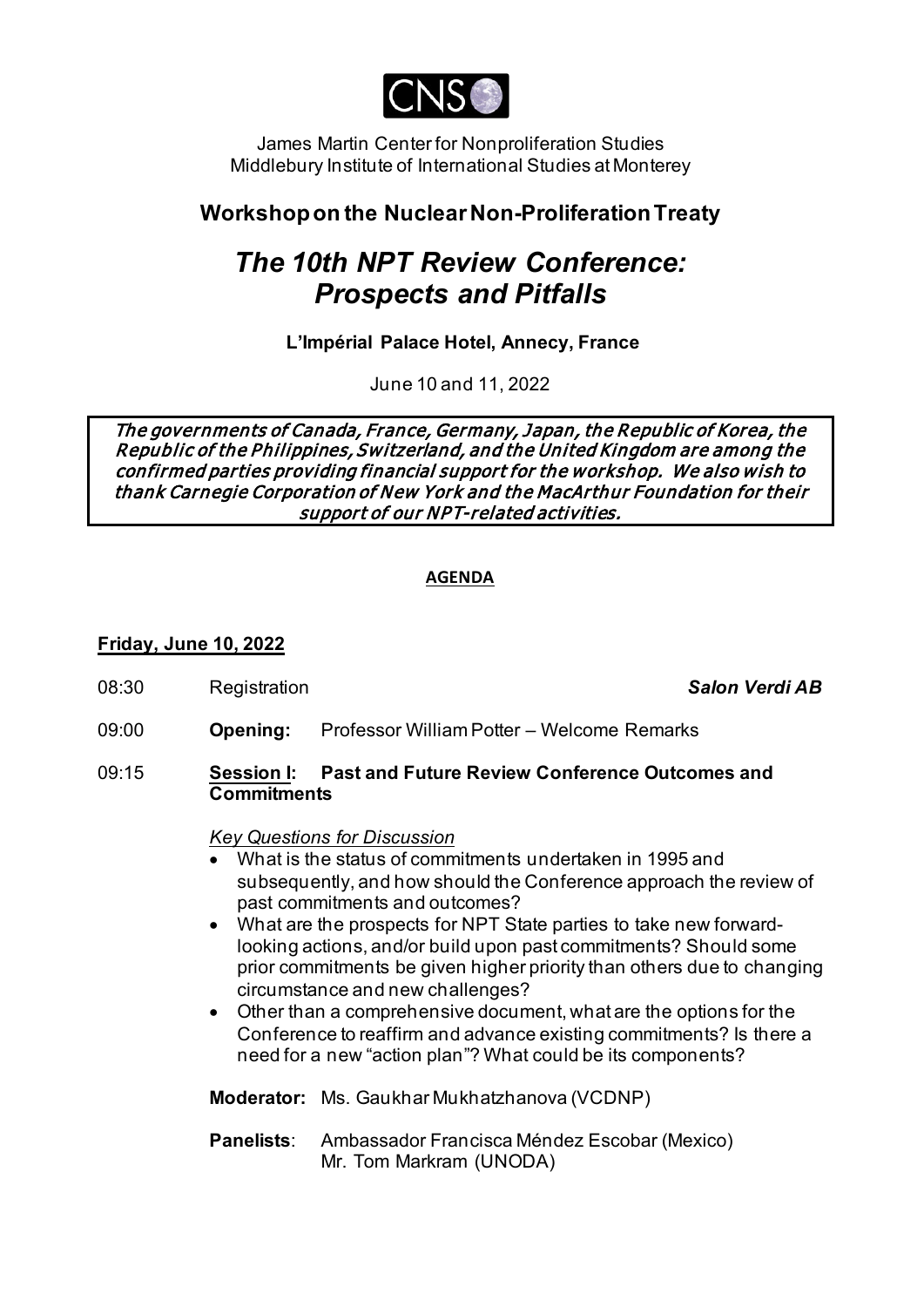#### 10:45 Coffee break *Salon Berlioz B*

#### 11:15 **Session II**: **The Impact of Recent International Developments on the International Nuclear Nonproliferation Regime**

#### *Salon Verdi AB*

*Key Questions for Discussion:*

- How might the war in Ukraine impact on the process and the outcome of the Review Conference? What is likely to be its impact on the broader nonproliferation regime, including implementing organizations such as the IAEA and the CTBTO?
- What contingency planning should be taken to minimize procedural and other disruptions in advance of and during the Conference (e.g., agreement on the agenda and the use of right of reply)
- What other issues are most likely to dominate the debates at the Review Conference and affect its outcome?

**Moderator:** Professor William Potter (CNS)

- **Panelists:** Ambassador Adam Scheinman (US) Ambassador Li Song (China) Ambassador Maritza Chan (Costa Rica)
- 12:30 Lunch with remarks by CTBTO Executive Secretary **Dr. Robert Floyd**

#### *La Brasserie*

(Sponsored by the governments of the Republic of the Philippines and the United Kingdom)

#### 14:00 **Session III: Approaches, Initiatives, and Options for Moving Forward on Nuclear Disarmament**

*Key Questions for Discussion:*

- What are the expectations and priority areas of key regional and political groupings for Main Committee I?
- How will the entry into force and the First Meeting of State parties to the Treaty on the Prohibition of Nuclear Weapons impact the debate in and outcome of Main Committee I? How should these developments be reflected in the Outcome Document?
- What is/should be the role of the humanitarian approach to nuclear disarmament? How can the dual humanitarian and traditional security approaches be usefully addressed?
- Considering recent pronouncements on the potential use of nuclear weapons, what should be done to revitalize the longstanding principle of negative security assurances for non-nuclear weapons states??
- What new concrete measures/steps should the Conference undertake to reduce the risk of nuclear weapons use?
- What role can the Review Conference play in reviving the eroding system of nuclear arms control arrangements?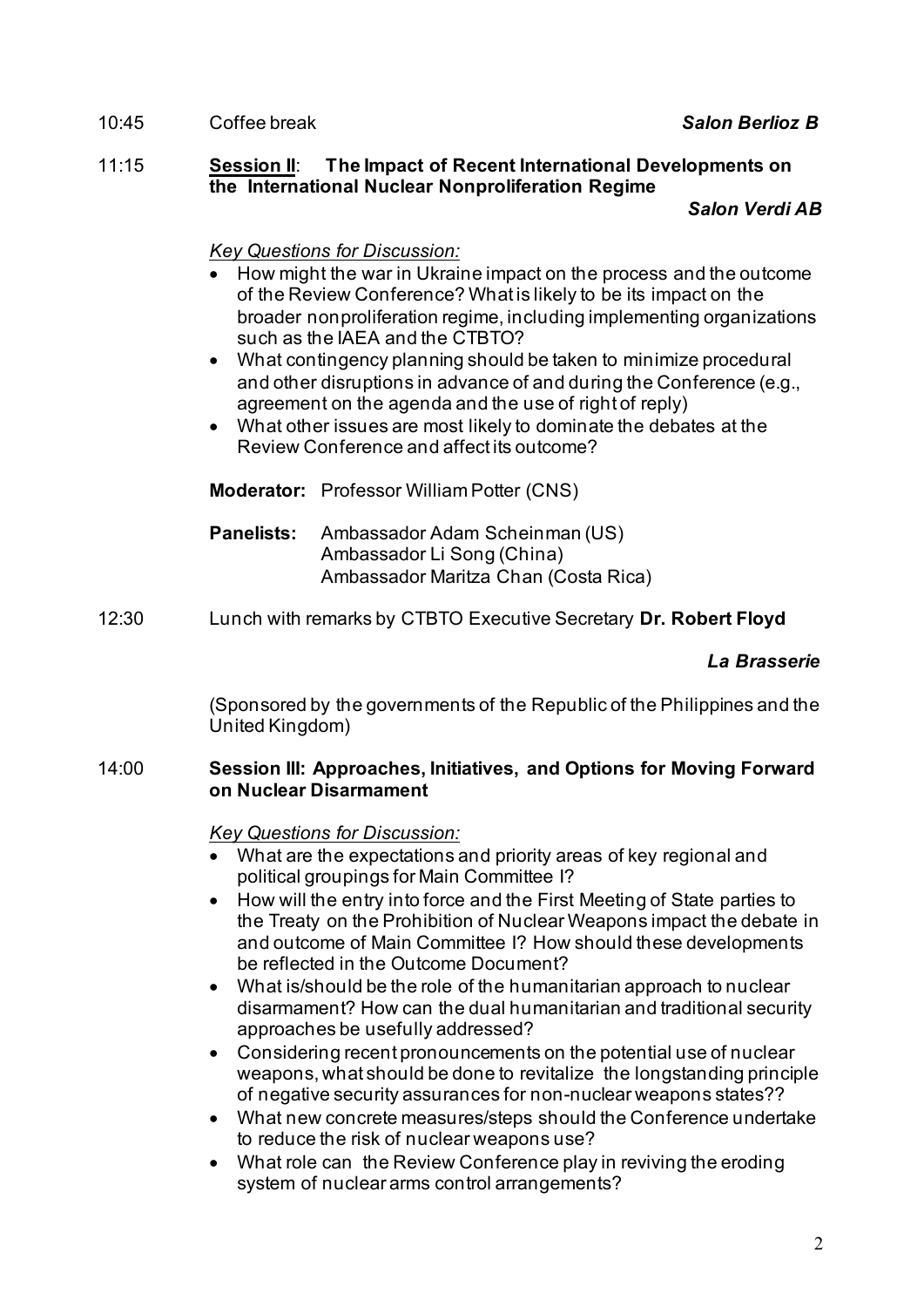• How relevant is the 3 January 2022 affirmation by the five NWS that a nuclear war cannot be won and must never be fought? What are the prospects for any P-5/N-5 collaboration prior to and during the Conference?

**Moderator:** Ms. Sarah Bidgood (CNS)

**Panelists:** Ambassador Aidan Liddle (UK) Ambassador Ann-Sofie Nilsson (Sweden) Ambassador Félix Baumann (Switzerland) Mr. Jamie Walsh (Ireland)

#### 16:00 Coffee break *Salon Berlioz B*

#### 16:30 **Session IV: Issues for Main Committee II**

#### *Key Questions for Discussion:*

- What are the most important issues for Main Committee II to address?
- How should the Committee address challenges/opportunities posed by emerging technologies?
- How are negotiations to revive the JCPOA likely to affect Main Committee II debates and the Conference outcome?
- How should the Conference address nuclear developments on the Korean peninsula?
- How should the Conference take note of the 2019 and 2021 sessions of UNGA Middle East WMDFZ Conferences? What can/should the Conference usefully do to support this process
- How serious are the prospects for additional states to withdraw from the NPT and what can be done to reduce this possibility?

**Moderator:** Mr. Tariq Rauf

**Panelists:** Ambassador Yann Hwang (France) Ambassador Amanda Gorely (Australia)

18:45 Pre-dinner reception *La Tente Impériale* (Sponsored by France)

19:30 Dinner *La Tente Impériale* (Sponsored by the governments of Japan and the Republic of Korea)

> **Keynote Speaker:** Ms. Izumi Nakamitsu, UN High Representative for Disarmament Affairs